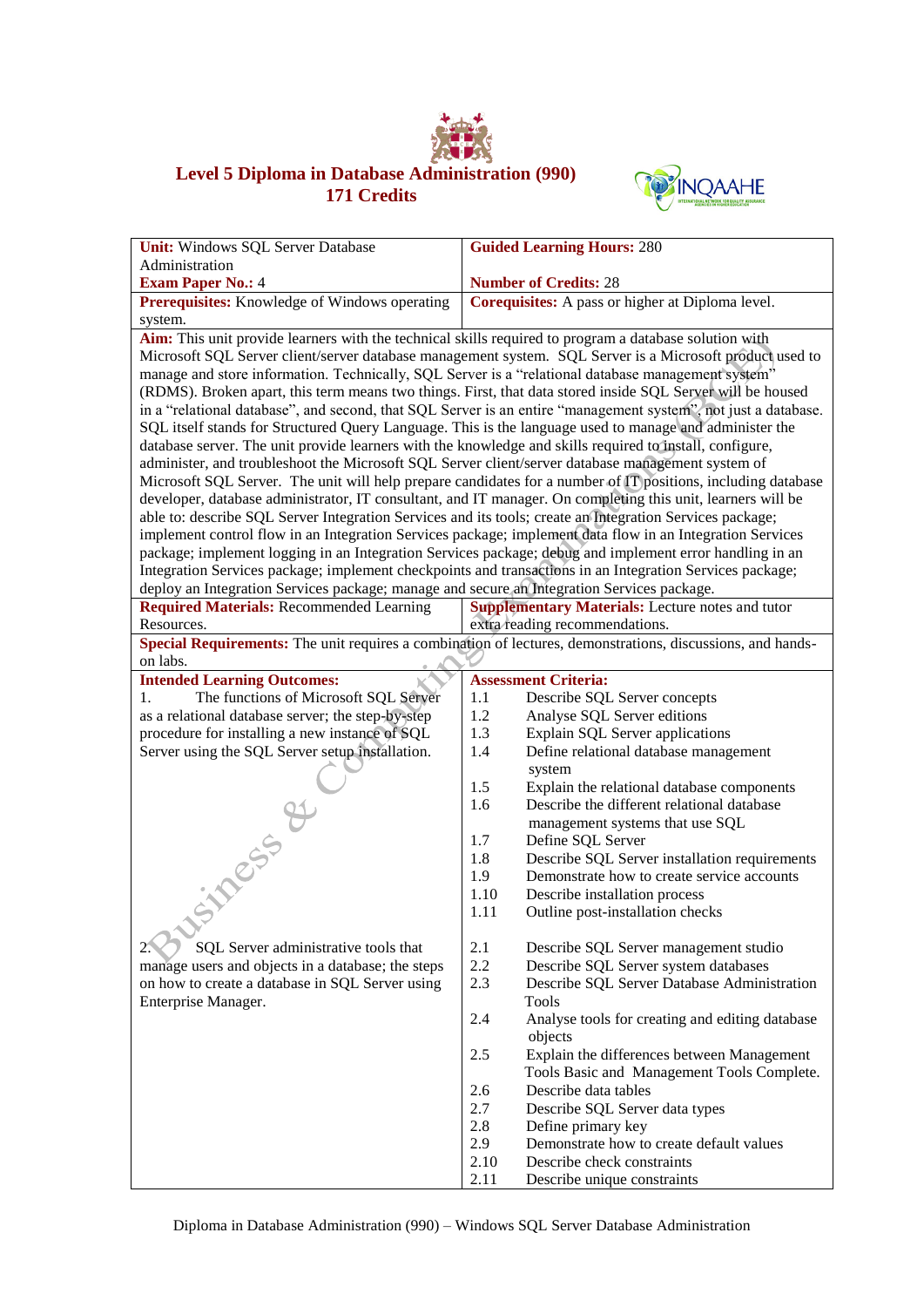|                                                                                                                                                                                                                        | 2.12 | Explain relationships and foreign keys                                      |
|------------------------------------------------------------------------------------------------------------------------------------------------------------------------------------------------------------------------|------|-----------------------------------------------------------------------------|
|                                                                                                                                                                                                                        | 2.13 | Demonstrate how to create relationships                                     |
|                                                                                                                                                                                                                        | 2.14 | Describe data normalisation                                                 |
|                                                                                                                                                                                                                        | 2.15 | Demonstrate how to create computed columns                                  |
|                                                                                                                                                                                                                        |      |                                                                             |
| 3.<br>The steps on how the Import/Export<br>Wizard imports data into SQL Server database<br>from another data source; the syntax for retrieving<br>information from a table database with the SQL<br>SELECT statement. | 3.1  | Examine SQL Server import and export<br>wizard                              |
|                                                                                                                                                                                                                        | 3.2  | Demonstrate how to import Excel files<br>into SQL Server                    |
|                                                                                                                                                                                                                        | 3.3  | Demonstrate how to import CSV files<br>into SQL Server                      |
|                                                                                                                                                                                                                        | 3.4  | Demonstrate how to import Access<br>database into SQL Server                |
|                                                                                                                                                                                                                        | 3.5  | Define transact-SQL statements                                              |
|                                                                                                                                                                                                                        | 3.6  | Analyse and identify SELECT statement<br>components                         |
|                                                                                                                                                                                                                        | 3.7  | Demonstrate how to create conditions in SQL                                 |
|                                                                                                                                                                                                                        | 3.8  | Carry out SQL sort commands                                                 |
|                                                                                                                                                                                                                        | 3.9  | Describe aggregate functions                                                |
|                                                                                                                                                                                                                        | 3.10 | Demonstrate how to find unique values                                       |
|                                                                                                                                                                                                                        | 3.11 | Identify how to join multiple tables                                        |
|                                                                                                                                                                                                                        | 3.12 | Describe types SQL subqueries                                               |
|                                                                                                                                                                                                                        | 3.13 | Describe the syntax for inserting and                                       |
|                                                                                                                                                                                                                        |      | updating SQL database; updating                                             |
|                                                                                                                                                                                                                        |      | records; basic use of the UPDATE                                            |
|                                                                                                                                                                                                                        |      | statement; SQL UPDATE statement syntax                                      |
|                                                                                                                                                                                                                        | 3.14 | Demonstrate how to write INSERT statements                                  |
|                                                                                                                                                                                                                        | 3.15 | Demonstrate how to write UPDATE statements                                  |
|                                                                                                                                                                                                                        | 3.16 | Demonstrate how to write DELETE statements                                  |
|                                                                                                                                                                                                                        | 3.17 | Describe the OUTPUT clause                                                  |
| 4.<br>The SQL command showing a tables                                                                                                                                                                                 | 4.1  | Define a function                                                           |
| fields; their formats, using parameters to pass                                                                                                                                                                        | 4.2  | Demonstrate how use SQL configuration                                       |
| values to SQL statements or stored procedures,                                                                                                                                                                         |      | functions                                                                   |
| providing type checking and validation.                                                                                                                                                                                | 4.3  | Describe string functions                                                   |
|                                                                                                                                                                                                                        | 4.4  | Explain data functions                                                      |
|                                                                                                                                                                                                                        | 4.5  | Identify user defined functions                                             |
|                                                                                                                                                                                                                        | 4.6  | Create transactions in SQL Server stored                                    |
|                                                                                                                                                                                                                        |      | procedures using the Transact-SQL;                                          |
|                                                                                                                                                                                                                        |      | executing related T-SQL statements;                                         |
|                                                                                                                                                                                                                        |      | creating new database and populating it                                     |
|                                                                                                                                                                                                                        |      | with data                                                                   |
|                                                                                                                                                                                                                        | 4.7  | Define stored procedures                                                    |
|                                                                                                                                                                                                                        | 4.8  | Demonstrate how to create procedures                                        |
|                                                                                                                                                                                                                        | 4.9  | Describe database transactions                                              |
|                                                                                                                                                                                                                        | 4.10 | Demonstrate how to create transactions                                      |
| 3 Listers 2                                                                                                                                                                                                            | 4.11 | Demonstrate how explicit transactions<br>are used within stored procedures. |
|                                                                                                                                                                                                                        |      |                                                                             |
| 5.<br>The approach for optimising table                                                                                                                                                                                | 5.1  | Describe data indexing                                                      |
| indexes. and reorganizing or rebuilding a                                                                                                                                                                              | 5.2  | Demonstrate how to create indexes                                           |
| fragmented index in SQL Server                                                                                                                                                                                         | 5.3  | Identify how to rebuild an index                                            |
|                                                                                                                                                                                                                        | 5.4  | Demonstrate how to monitor database size and<br>integrity                   |
| The benefits of backing up SQL Server<br>6.                                                                                                                                                                            | 6.1  |                                                                             |
| databases, basic backup and restore terms, and                                                                                                                                                                         | 6.2  | Demonstrate how to create backups<br>Contrast differential vs full backup   |
| backup and restore strategies.                                                                                                                                                                                         | 6.3  | Be able to restore database backup                                          |
|                                                                                                                                                                                                                        |      |                                                                             |
| 7.<br>The security features of the SQL Server                                                                                                                                                                          | 7.1  | Describe data security breaches                                             |

Diploma in Database Administration (990) – Windows SQL Server Database Administration